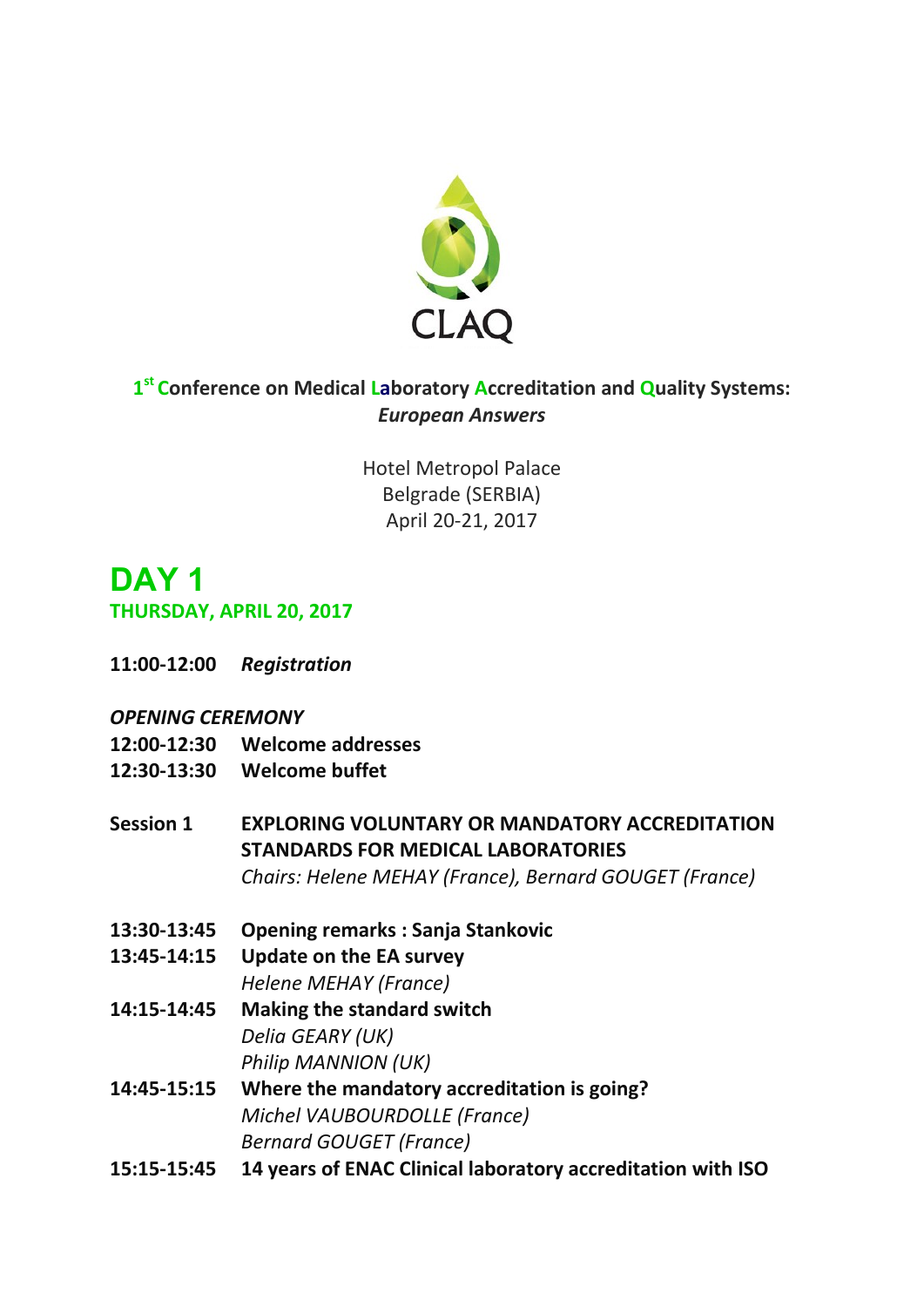#### **15189**

*Isabel DE LA VILLA (Spain) Pilar FERNANDEZ CALLE (Spain)*

- **15:45-16:15 The legal framework for the establishment of the medical laboratory accreditation** *Uwe ZIMMERMANN (Germany) Mariam KLOUCHE (Germany)*
- **16:15-16:30** *Coffee Break*
- **16:30-17:00 Experience with ISO 15189 accreditation in molecular diagnostic laboratories** *Elke Van ROSSEN (Belgium) Damien GRUSON (Belgium)*
- **17:00-17:15 Pharmacogenetics: which quality do we need?** *Ron van SCHAIK (The Netherlands)*
- **17:15-18:15 ROUND TABLE AND PANEL DISCUSSIONS**  (*Speakers and EA representatives) Chair: Helene MEHAY (France)*

# **DAY 2**

### **FRIDAY, APRIL 21, 2017**

**Session 2 MEDICAL LABORATORY ACCREDITATION IN THE BALKAN REGION: A BENCHMARK FOR PERFORMANCE** *Chairs: Sanja STANKOVIC (Serbia), Alexander HALIASSOS (Greece)*

- **09:00-09:30** *Anyla BULO (Albania)*
- **09:30-10:00** *Alexander HALIASSOS (Greece)* 
	- *Aliki STATHOPOULOU (Greece), ESYD representative*
- **10:00-10:30** *Camelia GRIGORE (Romania) RENAR representative*
- **10:30-11:00** *Anita TALAJA BOROTA (Macedonia), IARM representative*
- **11:00-11:30** *Sanja STANKOVIC (Serbia)*
	- *Ljubinka GLIGIC (Serbia), ATS representative*
- **11:30-12:00** *Mustafa SERTESER (Turkey) TURKAK representative*